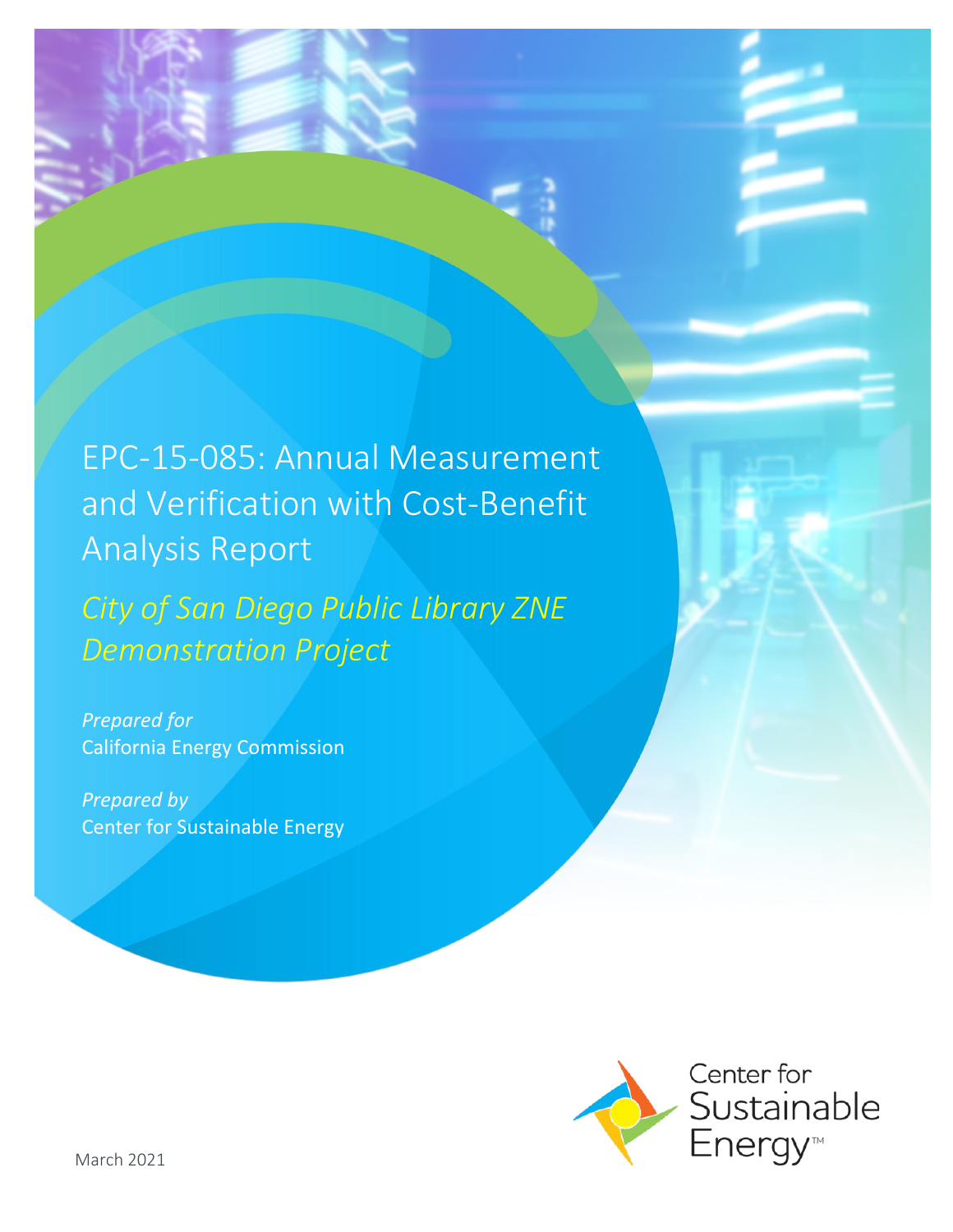© 2021 Center for Sustainable Energy

Disclaimer: The Center for Sustainable Energy® (CSE) has made every attempt to ensure the accuracy and reliability of information provided in this report. However, the content is presented "as is" without warranty of any kind. CSE does not accept any responsibility or liability for accuracy, completeness, legality or reliability to the information contained herein. No promises and/or representations of any kind, expressed or implied, are given as to the nature or standard of the information provided nor to the suitability of the information to your circumstances. Center for Sustainable Energy, CSE and CSE logo are registered trademarks of the Center for Sustainable Energy.

#### **CSE Headquarters**

Center for Sustainable Energy 3980 Sherman Street, Suite 170 San Diego, CA 92110 858-244-1177 EnergyCenter.org

#### **CSE Offices**

Los Angeles, CA • Oakland, CA • Sacramento, CA • Boston, MA • Brooklyn, NY • Stony Brook, NY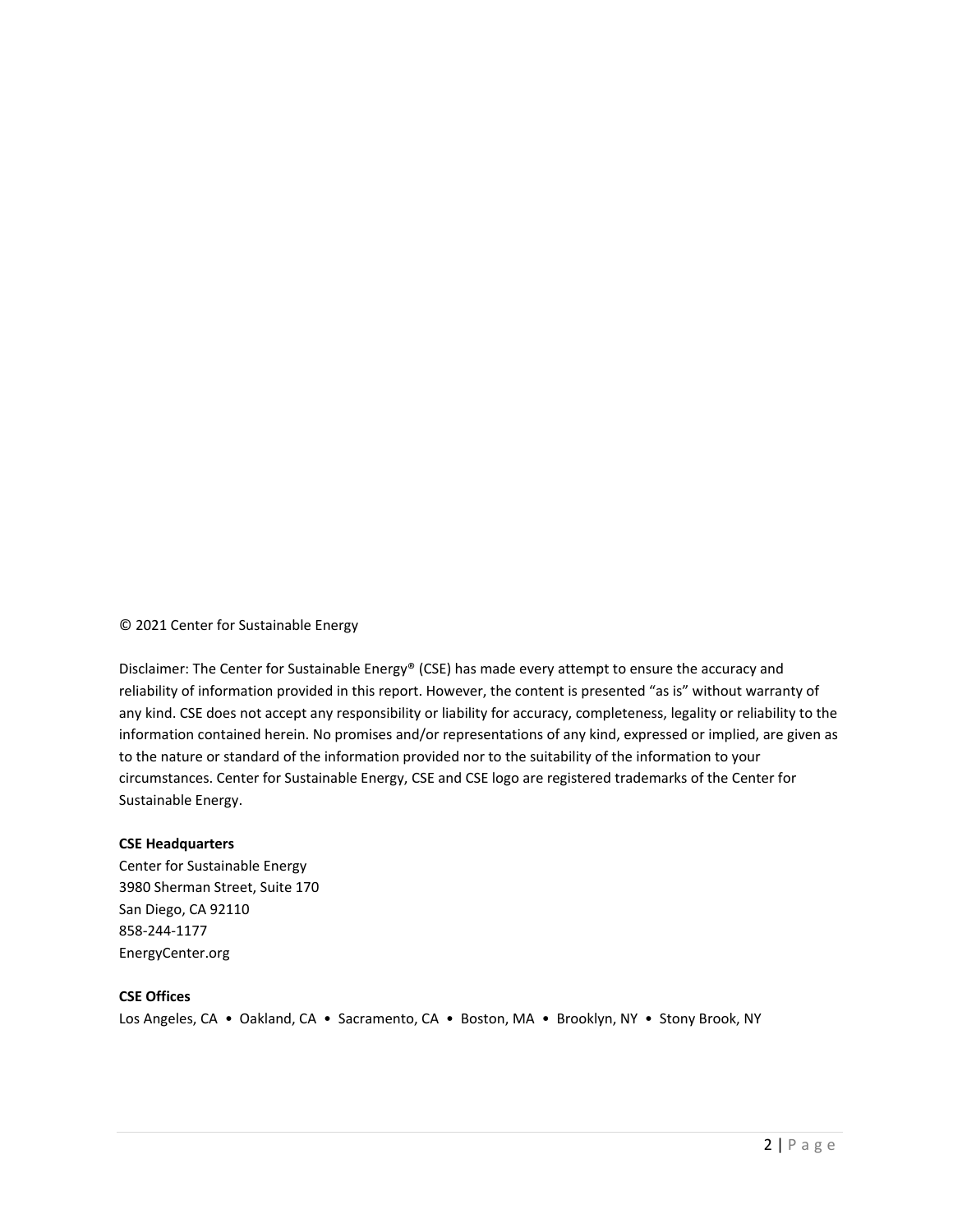# **Contents**

# Tables

# Figures

| Figure 1: Projected Annual Gross Site Electric Consumption (May 2020-April 2021)  5                 |
|-----------------------------------------------------------------------------------------------------|
| Figure 2: Projected Annual Electric End-Use Breakout at Point Lomar/Hervey (May 2020-April 2021)  5 |
| Figure 3: Calibrated Model Annual Electric End-Use Breakout at Point Loma/Hervey (2017) 5           |
| Figure 4: Projected Annual Electric End-Use Breakout at Serra Mesa-Kearny (May 2020-April 2021)  6  |
| Figure 5: Calibrated Model Annual Electric End-Use Breakout at Serra Mesa-Kearny Mesa (2017) 6      |
| Figure 6: Projected Annual Electric End-Use Breakout at Valencia Park/Malcolm X (May 2020-April     |
| Figure 7: Calibrated Model Annual Electric End-Use Breakout at Valencia Park/Malcolm X (2017) 6     |
|                                                                                                     |
|                                                                                                     |
|                                                                                                     |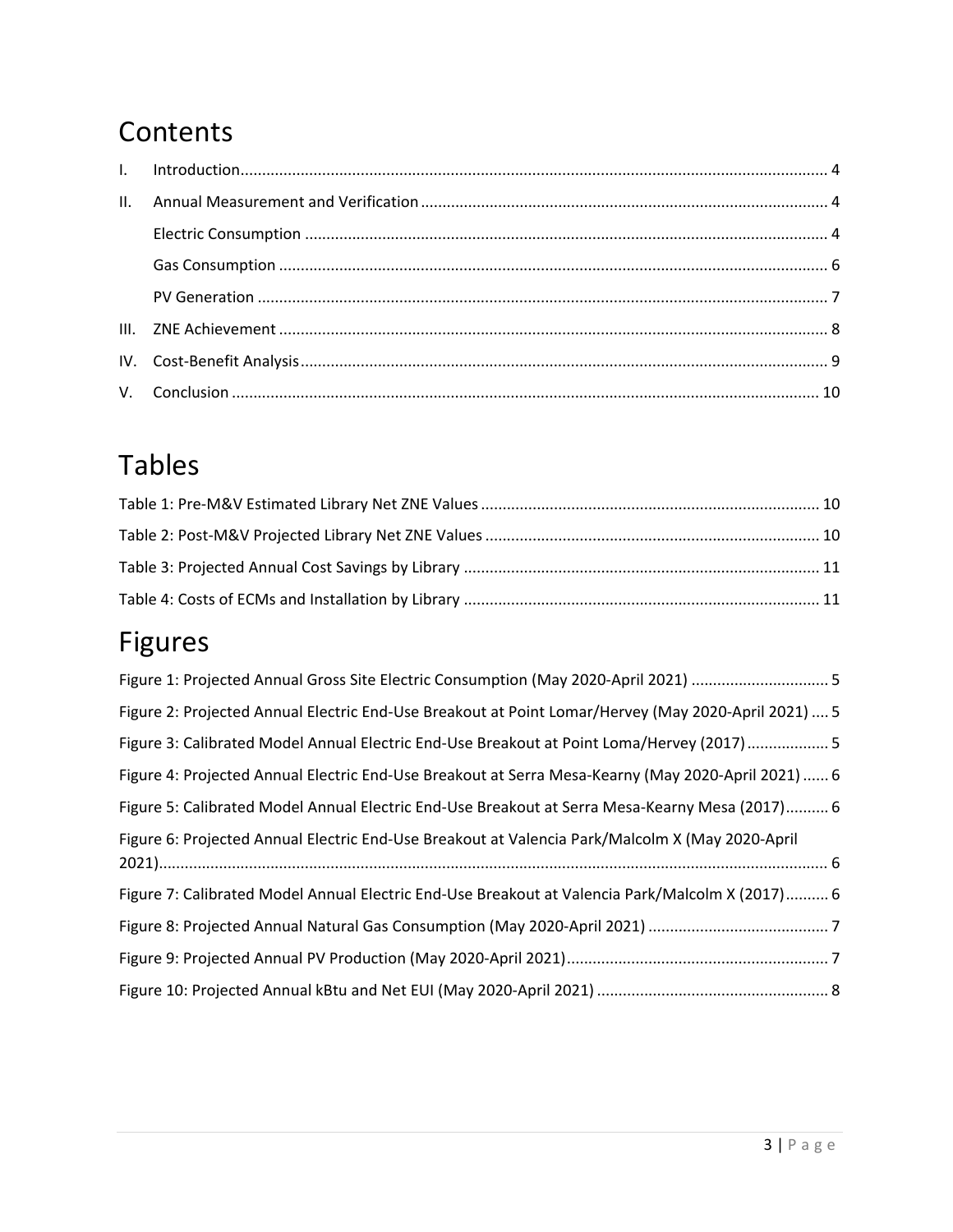# <span id="page-3-0"></span>I. Introduction

The Center for Sustainable Energy (CSE) and the City of San Diego developed this *Annual Measurement and Verification with Cost-Benefit Analysis Report* as part of the California Energy Commission (CEC) EPIC demonstration project, EPC-[1](#page-3-2)5-085<sup>1</sup>. This project is a demonstration of zero net energy (ZNE) and integrated demand-side management strategies that includes installing, testing and measuring energy conservation improvements in three San Diego libraries (Point Loma/Hervey, Serra Mesa-Kearny Mesa and Valencia Park/Malcolm X) with the goal of achieving ZNE or near-ZNE. These libraries are owned and operated by the City of San Diego, located in California Climate Zone 7 and in the San Diego Gas & Electric® (SDG&E) service territory. This report outlines findings from the 12-month measurement and verification period (nine months measured and a three-month projection) along with providing an initial cost-benefit analysis.

### <span id="page-3-1"></span>II. Annual Measurement and Verification

M&V began on May 1, 2020 after energy efficiency retrofit activities concluded at all three libraries in April 2020. The first  $(Q1)$ , second  $(Q2)$ , third  $(Q3)$  and fourth quarter  $(Q4)$  M&V findings are documented in the *May-July 2020 Measurement & Verification Report, August-October 2020 Measurement & Verification Report and November 2020-April 2021 Measurement and Verification*  Report<sup>[2](#page-3-3)</sup>. All quarterly data was combined to form an annual projection of library energy use. A projection can only be provided at this time due to limited library operations as part of the COVID-19 shutdown and as highlighted previously, typical savings from efficiency measures were not clearly defined by the data.

### Annual Energy Performance Assessment

### **Electric Consumption**

As estimated in the Report of ECM Integration Activities and Financial Considerations<sup>[3](#page-3-4)</sup>, all libraries are expected to decrease in annual electric consumption (Figure 1). The Point Loma/Hervey Library was projected to have the highest annual gross electric site consumption post-retrofit (359.642 kWh, 111 kW), and unexpectedly, the Serra Mesa-Kearny Mesa had the lowest annual gross site consumption (154.693 kWh, 104 kW), most likely due to longer periods of no public occupancy. All libraries are projected to have HVAC as the highest consuming electric end use followed by lighting, plug loads and

<span id="page-3-2"></span><sup>1</sup> *Energy Innovation Showcase.*2020. California Energy Commission.

<http://innovation.energy.ca.gov/SearchResultProject.aspx?p=30919&tks=636842721307653350>

<span id="page-3-3"></span><sup>2</sup> *EPC-15-085: May-July 2020 Measurement and Verification Report. 2020. Center for Sustainable Energy.; EPC-15-085: August-October 2020 Measurement and Verification Report. 2020. Center for Sustainable Energy.; EPC-15-085: November 202-April 2021 Measurement and Verification Report. 2020. Center for Sustainable Energy.* 

<span id="page-3-4"></span><sup>3</sup> *EPC-15-085: Report of ECM Integration Activities and Financial Considerations for City of San Diego Public Library ZNE Demonstration Project. 2019. Center for Sustainable Energy.*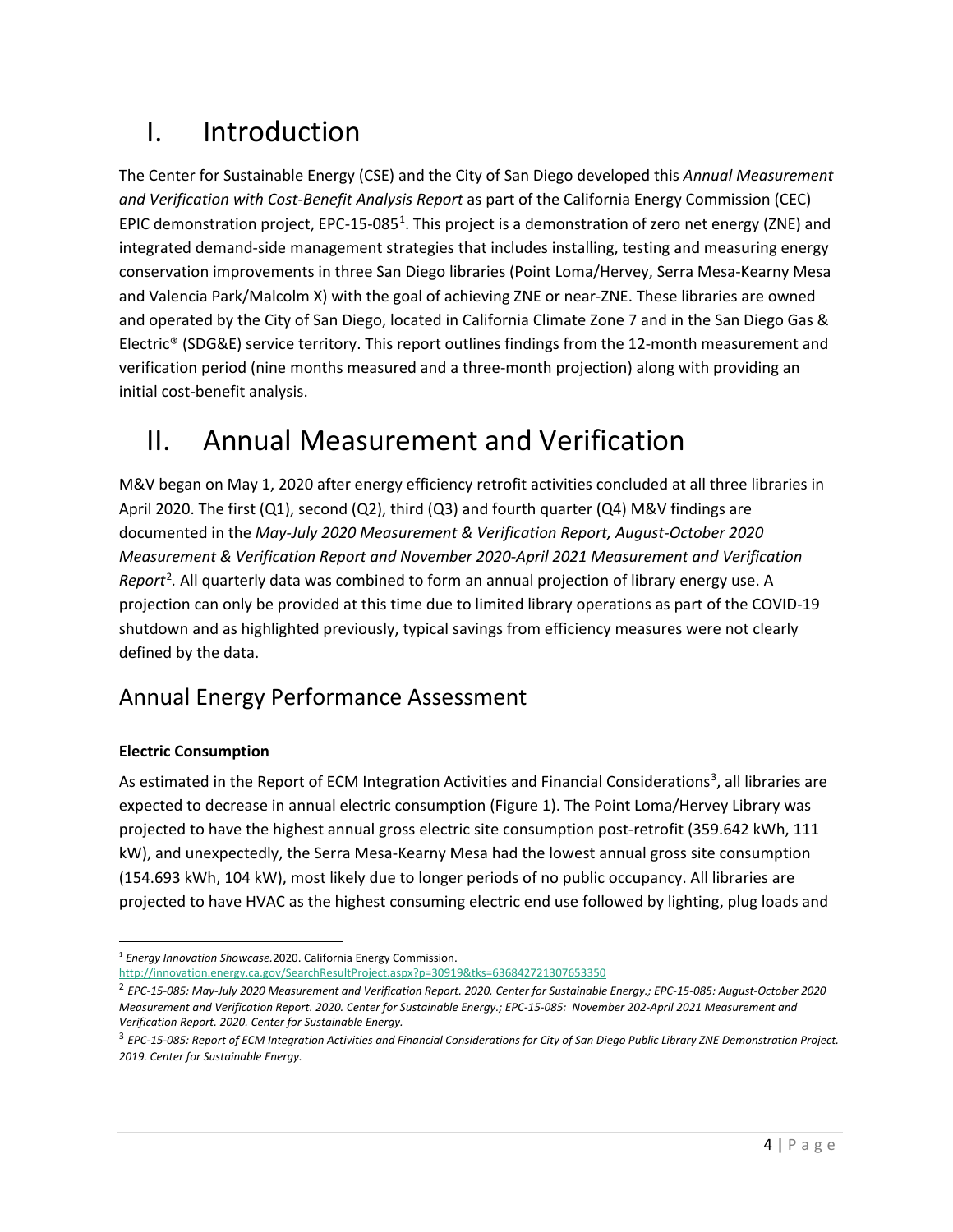misc. (Figures 2, 4, and 6). Point Loma/Hervey was estimated to have the highest HVAC percent (81%), Valencia Park/Malcolm X the highest lighting percent (23%), and Serra Mesa-Kearny Mesa, the highest plug percent (11%). These projections can be compared to the calibrated energy model for 2017 energy consumptions detailed in the Updated City of San Diego Public Library ZNE ECMs and Modeled Savings Report<sup>[4](#page-4-0)</sup>. The electric end-use breakouts from the models are provided in Figures 3, 5, and 7. It seems that HVAC will become a larger percent of total electric use at all three libraries post-retrofit.



### **Figure 1: Projected Annual Gross Site Electric Consumption Comparison (May 2020-April 2021 vs. 2017)**



**Figure 2: Projected Annual Electric End-Use Breakout at Point Loma/Hervey (May 2020-April 2021)**

**Figure 3: Calibrated Model Annual Electric End-Use Breakout at Point Loma/Hervey (2017)**

<span id="page-4-0"></span><sup>4</sup> EPC-15-085: *EPC-15-085: Building Energy Baseline & Modeling Report for the City of San Diego Public Library ZNE Demonstration Project.*  2018. EPC-15-085 Baseline and Modeling Energy Report.pdf (energycenter.org)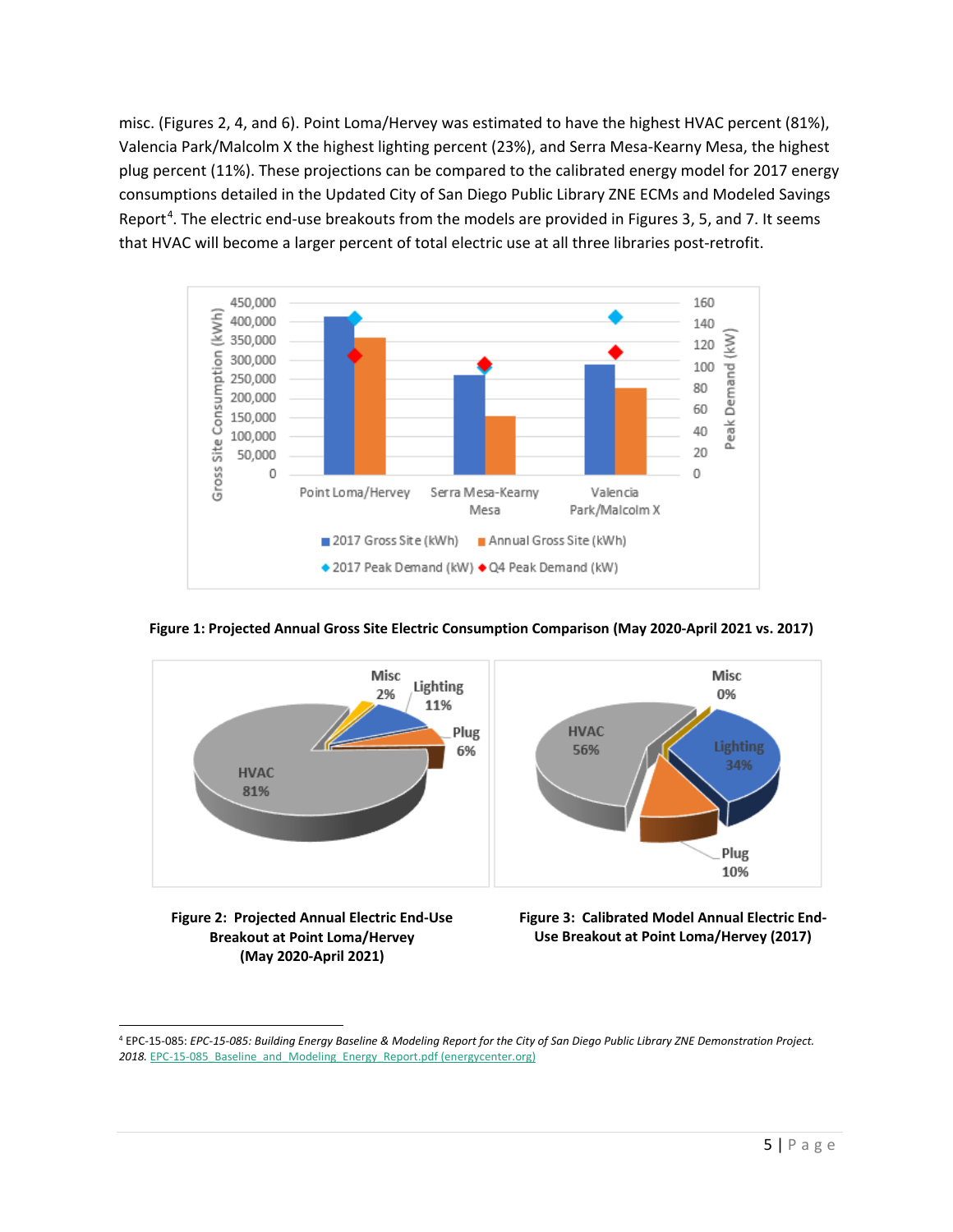

**(May 2020-April 2021)**



### **Gas Consumption**

Natural gas consumption and savings were not the focus of this project. However, it was considered when calculating ZNE valuations, ZNE status and City energy expenditures. There was no energy conservation measure (ECMs) implemented that specifically targeted natural gas savings and any reduction in consumption would be a result of an indirect benefit. Point Loma/Hervey Library was projected to have the highest annual gross gas consumption post-retrofit (Figure 5). The gas consumption at Point Loma/Hervey is still uncharacteristically high when compared to previous years without COVID-19 operations and weather conditions as noted in the Ongoing Retrocommissioning and Maintenance Plan.<sup>[5](#page-5-0)</sup> Valencia Park/Malcom X will have the lowest annual gross gas consumption.

<span id="page-5-0"></span><sup>5</sup> *EPC-15-085: Ongoing Retrocommissioning and Maintenance Plan. 2021. Center for Sustainable Energy.*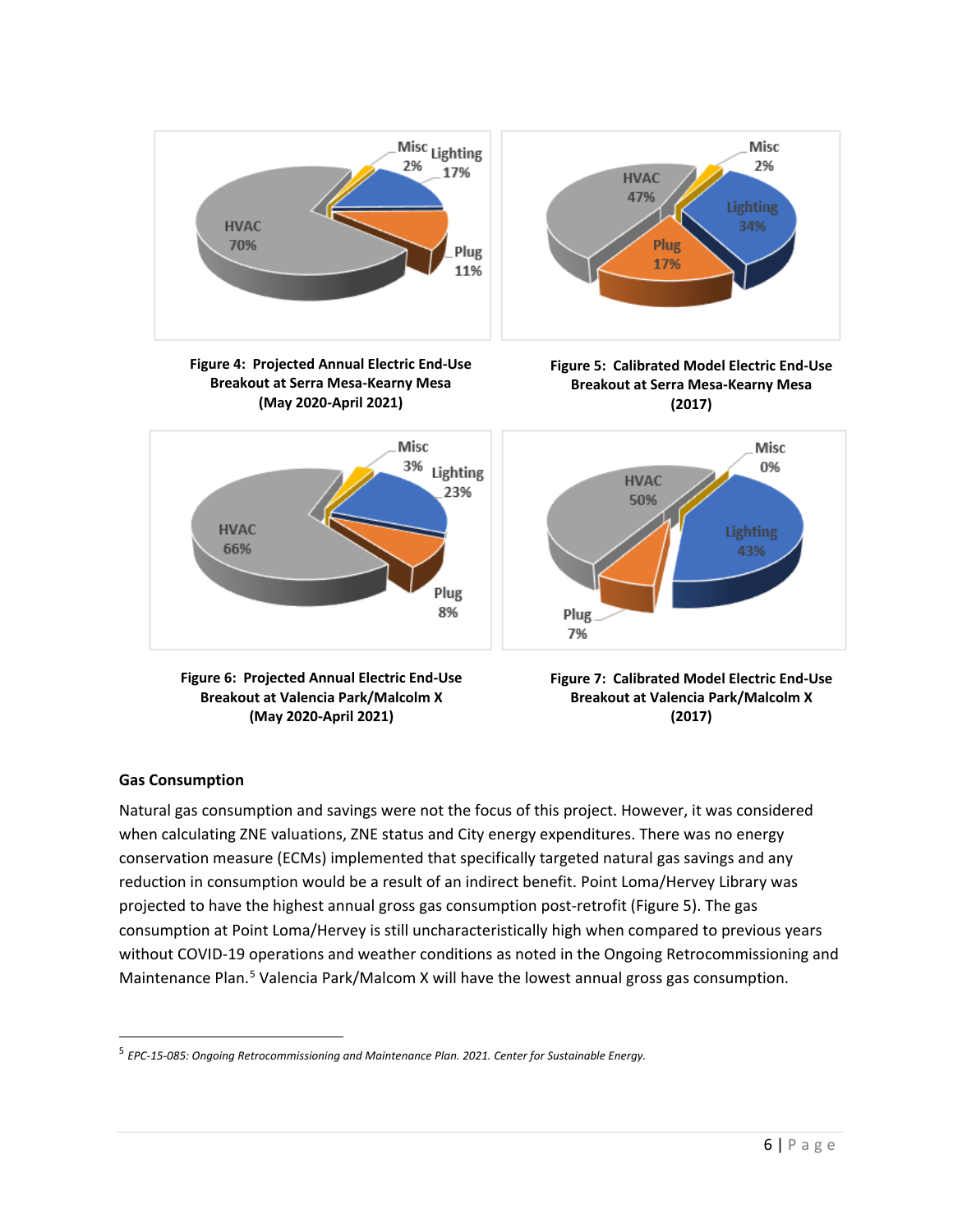

**Figure 8: Projected Annual Natural Gas Consumption Comparison (May 2020-April 2021 vs. 2017)**

### **PV Generation**

Onsite PV systems at the libraries provided renewable generation that offsets grid-consumed electricity and is critical to achieving ZNE or near-ZNE status. During the libraries' COVID-19 shutdown and as measured during Q1-Q3, PV accounted for a larger-than-estimated portion of the site's electrical consumption. It should be noted in both Q2 and Q3, the PV system at Point Loma/Hervey was found to be underperforming based on measured data. Annual PV generation projections are provided in Figure 6. Point Loma/Hervey is projected to generate the least PV energy (116,836 kWh, 59.7 kW), followed by Serra Mesa-Kearny Mesa (195,634 kWh, 110.2 kW) and Valencia Park/Malcolm X (224,615 kWh, 109.9 kW).



**Figure 9: Projected Annual PV Production (May 2020-April 2021)**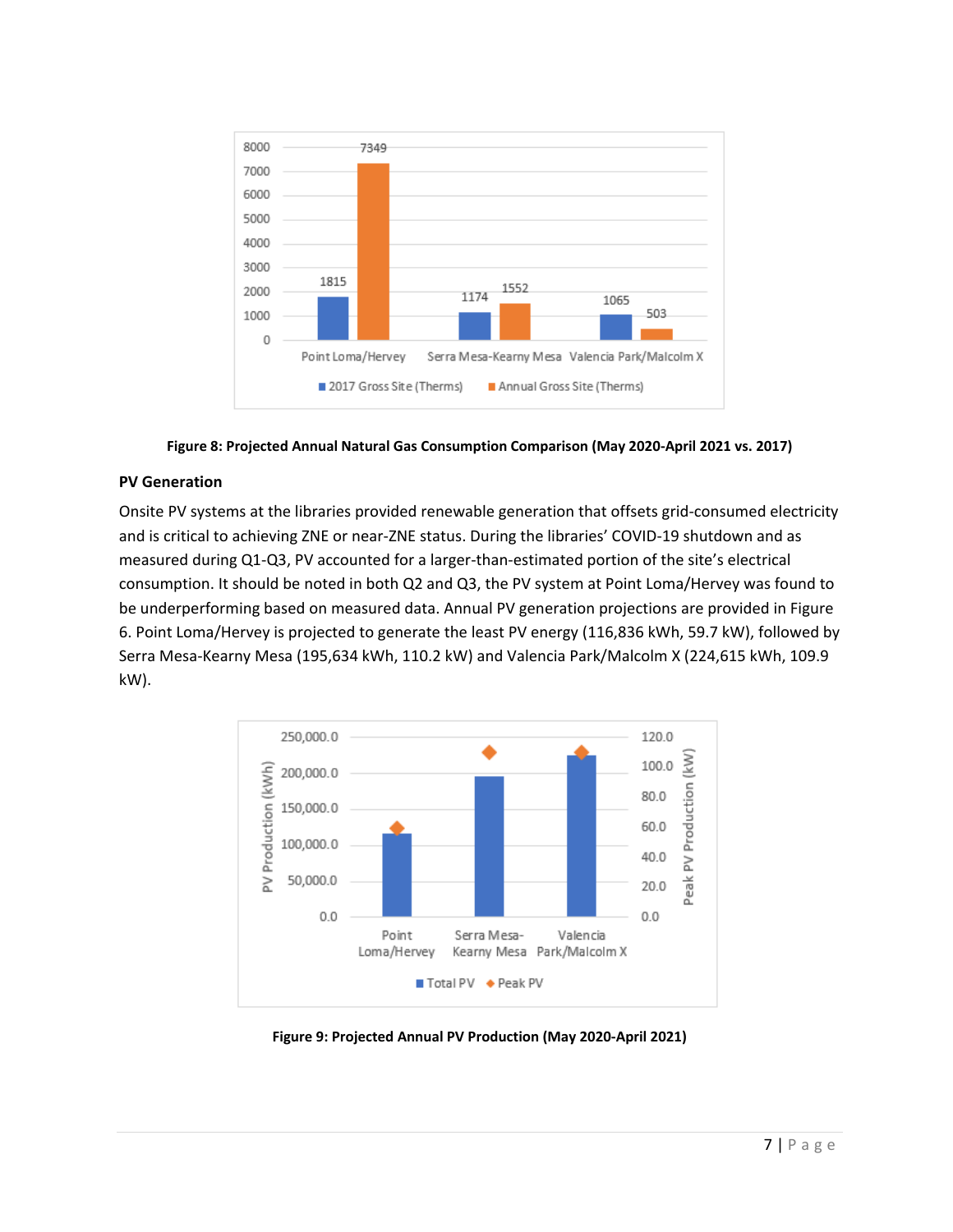### **Net Energy Use Intensity**

Energy use intensity (EUI) is an important indicator and used frequently for comparison to other energy-efficient buildings. Pre-retrofit EUIs vs. post-retrofit net EUIs (PV generation accounted) for each library are detailed in Figure 7. Point Loma/Hervey was projected to have a post-retrofit net EUI of 40.1. Serra Mesa-Kearny Mesa was projected to have a 0.7 net EUI, and Valencia Park/Malcolm X a 16.6.





### <span id="page-7-0"></span>III. ZNE Achievement

Considering the seasonal variations in energy consumption and onsite PV production, ZNE status must be evaluated on an annual basis. There were four ZNE calculations evaluated: TDV <sup>[6](#page-7-1)</sup>, Site, Source<sup>[7](#page-7-2)</sup>, and Electric Only/ZNE Electric <sup>[8](#page-7-3)</sup>. Pre-M&V ZNE estimates indicated that Valencia Park/Malcolm X would achieve ZNE, Serra Mesa-Kearny Mesa would be near-ZNE and Point Loma/Hervey would be a high-performance building (Table 1). Post-ZNE projections indicate Serra Mesa-Kearny Mesa will reach ZNE, Valencia Park/Malcolm X will be near-ZNE, and Point Loma will a high performance-building, although not as close as estimated (Table 2)<sup>[9](#page-7-4)</sup>.

<span id="page-7-1"></span><sup>6</sup> *Reducing Costs for Communities and Businesses through Integrated Demand-side management and Zero Net Energy Demonstrations (GFO-15-308). 2015. California Energy Commission. Page 3*.

<span id="page-7-2"></span> $^7$  Used same Energy Start multiplier (2.80) for electricity and onsite PV production to match Pre-M&V calculation. State of California uses 3.15 and same multiplier for electricity and onsite PV production[. https://www.dgs.ca.gov/-/media/Divisions/OS/ADA-Checked/ZNE-](https://www.dgs.ca.gov/-/media/Divisions/OS/ADA-Checked/ZNE-Calculator/StateofCAZeroNetEnergyCalculator.xlsx?la=en&hash=5BE1AAAF86A1C39B29B0D85FB3E0C44B721F9EB9&hash=5BE1AAAF86A1C39B29B0D85FB3E0C44B721F9EB9)[Calculator/StateofCAZeroNetEnergyCalculator.xlsx?la=en&hash=5BE1AAAF86A1C39B29B0D85FB3E0C44B721F9EB9&hash=5BE1AAAF86A1C3](https://www.dgs.ca.gov/-/media/Divisions/OS/ADA-Checked/ZNE-Calculator/StateofCAZeroNetEnergyCalculator.xlsx?la=en&hash=5BE1AAAF86A1C39B29B0D85FB3E0C44B721F9EB9&hash=5BE1AAAF86A1C39B29B0D85FB3E0C44B721F9EB9) [9B29B0D85FB3E0C44B721F9EB9](https://www.dgs.ca.gov/-/media/Divisions/OS/ADA-Checked/ZNE-Calculator/StateofCAZeroNetEnergyCalculator.xlsx?la=en&hash=5BE1AAAF86A1C39B29B0D85FB3E0C44B721F9EB9&hash=5BE1AAAF86A1C39B29B0D85FB3E0C44B721F9EB9)

<span id="page-7-3"></span><sup>8</sup> *The Vocabulary of ZNE: A Guide to Zero Net Energy Terminology. 2015. New Buildings Institute.*  [https://gettingtozeroforum.org/wp-content/uploads/sites/2/2017/08/ZNE\\_NBI\\_CommsToolkit\\_Terminology\\_.pdf](https://gettingtozeroforum.org/wp-content/uploads/sites/2/2017/08/ZNE_NBI_CommsToolkit_Terminology_.pdf)

<span id="page-7-4"></span><sup>9</sup> Point Loma/Hervey Library's EUI to fall below 2012 Commercial Buildings Energy Consumption Survey median for public assembly buildings.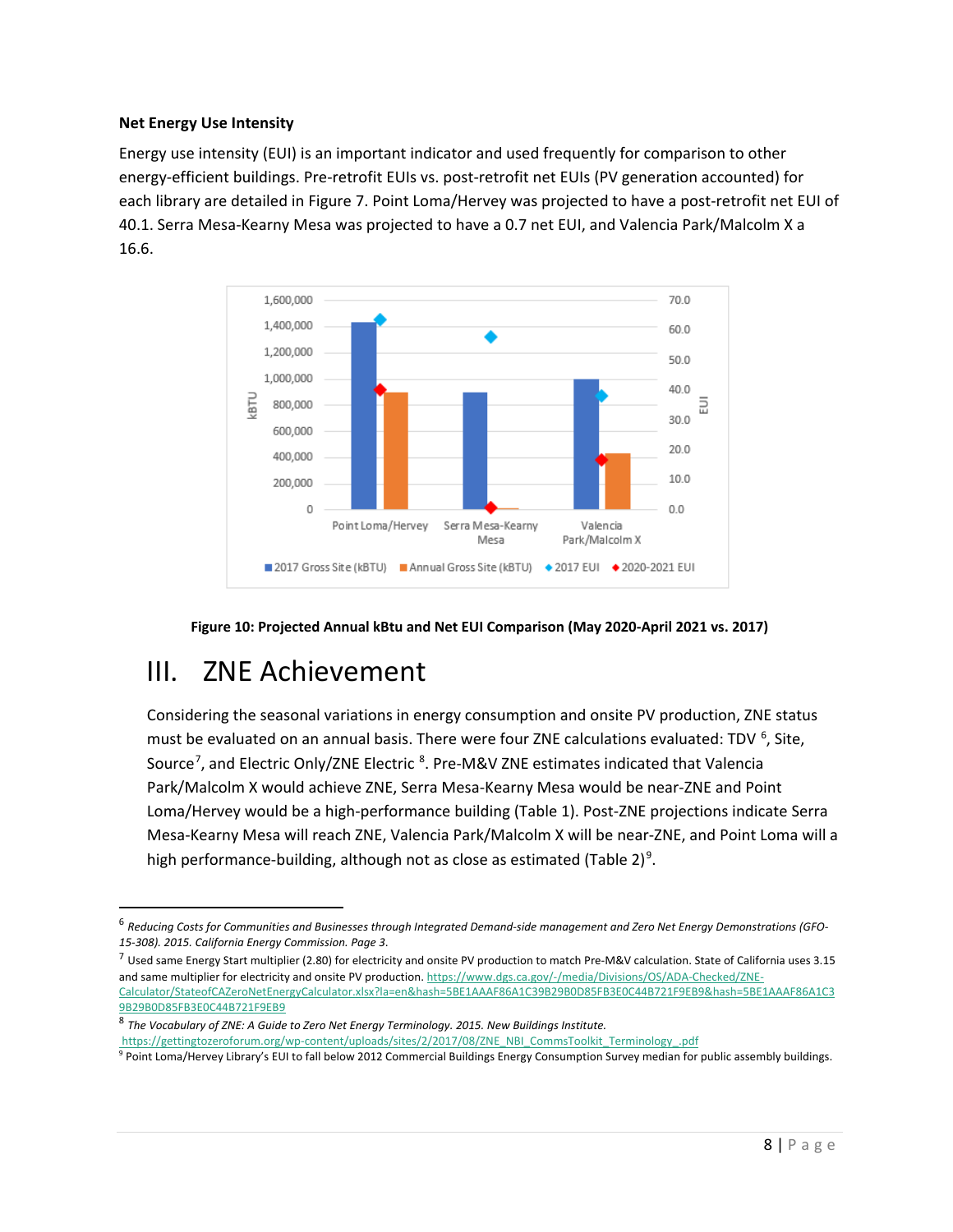| <b>ZNE Value</b>           | <b>Point</b><br><b>Loma/Hervey</b> | <b>Serra Mesa -</b><br><b>Kearny Mesa</b> | <b>Valencia</b><br><b>Park/Malcolm X</b> |
|----------------------------|------------------------------------|-------------------------------------------|------------------------------------------|
| TDV ( $kBtu/ft^2/yr.$ )    | 178                                | 62                                        | 29                                       |
| Site (kBtu/yr.)            | 734,938                            | 291,100                                   | 159,661                                  |
| Source (kBtu/yr.)          | 1,915,877                          | 367,803                                   | 80,886                                   |
| <b>Electric Only (kWh)</b> | 159,621                            | 19,555                                    | $-3,245$                                 |

**Table 1: Pre-M&V Estimated Library Net ZNE Values (Post-Retrofit Consumption Minus PV Generation)**

| <b>ZNE Value</b>                | <b>Point</b><br>Loma/Hervey | <b>Serra Mesa -</b><br><b>Kearny Mesa</b> | <b>Valencia</b><br><b>Park/Malcolm X</b> |
|---------------------------------|-----------------------------|-------------------------------------------|------------------------------------------|
| TDV (kBtu/ft <sup>2</sup> /yr.) | 305.7                       | $-26.7$                                   | 92.5                                     |
| Site (kBtu/yr.)                 | 835,803                     | $-138,139$                                | 7,925                                    |
| Source (kBtu/yr.)               | 2,327,389                   | $-389,506$                                | 21,310                                   |
| <b>Electric Only (kWh)</b>      | 242,806                     | $-40,941$                                 | 2,175                                    |

| Table 2: Post-M&V Projected Library Net ZNE Values (Post-Retrofit Consumption Minus PV Generation) |  |
|----------------------------------------------------------------------------------------------------|--|
|----------------------------------------------------------------------------------------------------|--|

## <span id="page-8-0"></span>IV. Cost-Benefit Analysis

To determine the cost-benefit of this project, the upfront cost of the ECMs was calculated alongside an estimation of all energy costs. Upfront costs used subcontractor invoices (no upfront cost for PV) and annual energy costs were estimated with Q1-Q3 utility bills and monthly Power Purchase Agreement payments (\$/kWh of PV production). See Table 3 and 4. Pre-retrofit, the libraries were enrolled in San Diego Gas & Electric's (SDG&E) AL-TOU-CP2 electric tariff and GN-3 gas tariff.[10](#page-8-1) Post-retrofit, the libraries were enrolled in the SDG&E's Time of Use Plus - ALDG-R-Commercial and stayed enrolled in the GN-3 gas tariff.

Valencia Park/Malcolm X had the highest retrofit cost at about \$573,000 and realized the most cost savings. Conversely, Point Loma/Hervey had the lowest retrofit cost at about \$365,400 and did not realize cost savings due to an increase in natural gas use, likely attributed to a controls issue combined with Covid-10 operations. The highest individual ECM cost was for light-emitting diode (LED) lighting for all three libraries, and the least costly was the smart plugs (plug load management devices). Due to COVID-19 health restrictions during the M&V period, cost savings under post-COVID operations will need to be verified with continued measurement and verification into 2022. However, under COVID-19 operations, Valencia Park/Malcolm X had a simple payback of about 10 years and Serra Mesa-Kearny Mesa about 15 years for the installation of demand-side management energy efficiency measures when including the installation of PV. Point Loma/Hervey would not receive installation payback under

<span id="page-8-1"></span><sup>10</sup> *EPC-15-085: Building Energy Baseline & Modeling Report for the City of San Diego Public Library ZNE Demonstration Project. 2018.* [EPC-15-](https://sites.energycenter.org/sites/default/files/docs/microsites/sdzn3/EPC-15-085_Baseline_and_Modeling_Energy_Report.pdf) 085 Baseline and Modeling Energy Report.pdf (energycenter.org)